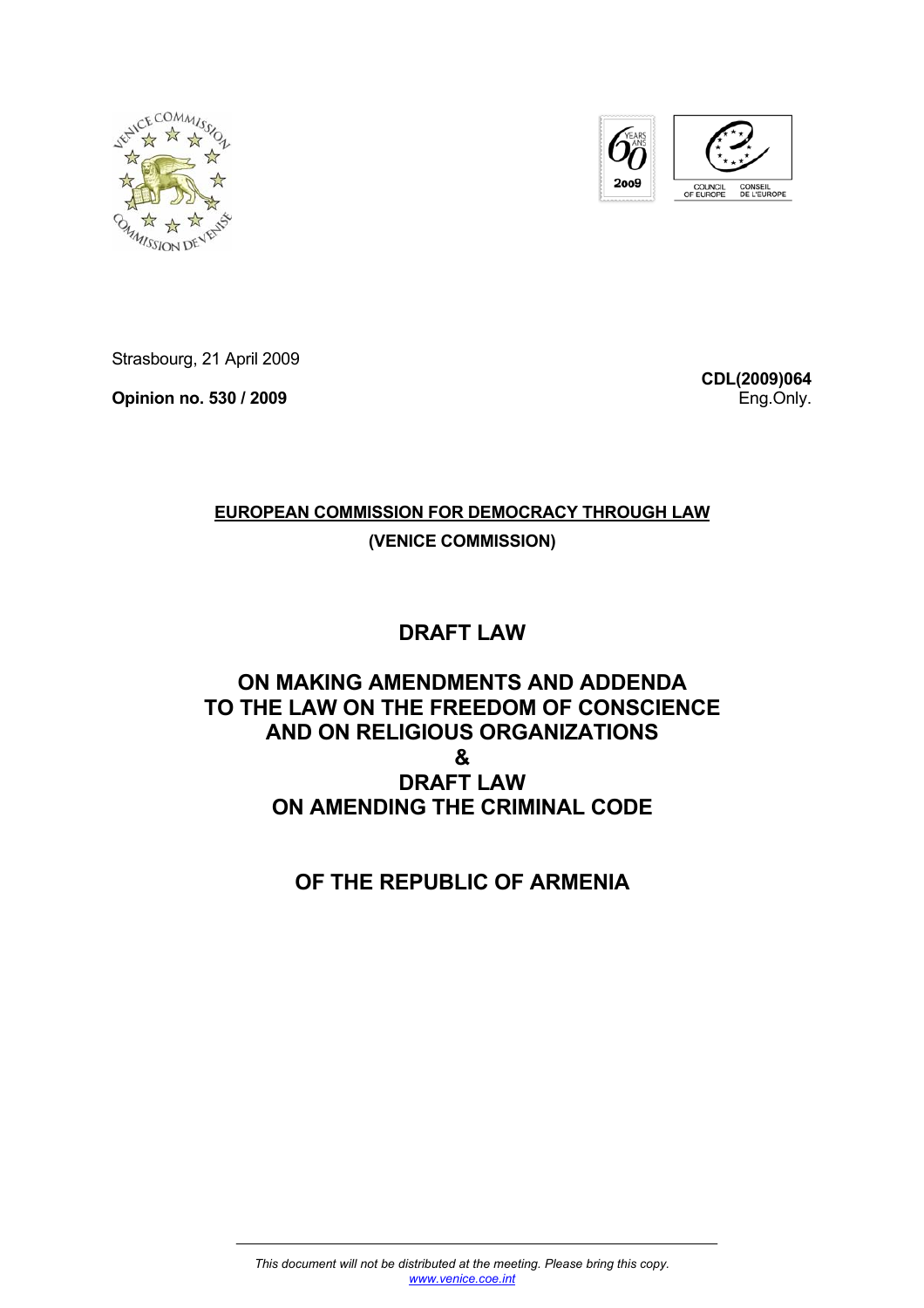### **THE LAW OF THE REPUBLIC OF ARMENIA ON MAKING AMENDMENTS AND ADDENDA TO THE LAW ON THE FREEDOM OF CONSCIENCE AND ON RELIGIOUS ORGANIZATIONS**

**Article 1.** The preface of the law HN-0333-1 of June 17, 1991 of the Republic of the Armenia on Freedom of Conscience and Religious Organizations recognize invalid.

**Article 2. F**ormulate the Article 1 of the law with the following edition:

*"The Republic of Armenia shall guarantee the freedom of conscience and religion and ensure the realization of everybody's right. This right includes the freedom of accepting, not accepting religion, faith or convictions or changing the freedom and the right of expressing them by preaching, church ceremonies and other rites of worshipping individually and (or) with others (jointly, uniting).* 

*The Republic of Armenia recognizes the exclusive mission of the Armenian Apostolic Holy Church, as a national church, in the spiritual life, development of the national culture and preservation of the national identity of the people of Armenia.* 

*The relations between the Republic of Armenia and the Armenian Apostolic Holy Church, in accordance with the Article 8.1 of the Constitution of the Republic of Armenia, may be regulated through the law on the Relations of the Republic of Armenia and the Armenian Apostolic Holy Church.* 

*Freedom of activities for all religious organizations in accordance with the law shall be guaranteed in the Republic of Armenia."*

**Article 3.** The law shall be added with the following contents by Article 1.1.:

*"The law on Freedom of Conscience and Religious Organizations consists of the Constitution of the Republic of Armenia, international treaties of the Republic of Armenia, this law, laws regulating the sphere and other normative acts."* 

**Article 4.** Formulate **t**he Article 2 of the law with the following contents:

*"The citizens of the Republic of Armenia are equal before law irrespective of their attitude towards religion or religious belonging.* 

*The limitations of the rights of a person towards religion, belief or religious conviction (except for the defined cases by law), the persecutions of the religious basis or hindering other rights, as well as the excitation of religious animosity shall cause responsibility defined by the law."* 

*Article 5. Formulate the second part of the Article 3 of the law with the following edition: "The expression of the conscience and religion can be limited only by the law, if it is necessary for the defense of the social security, health, morality or rights of other members of and freedoms."*

**Article 6.** Recognize the second part of the Article 4 of the law non-valid.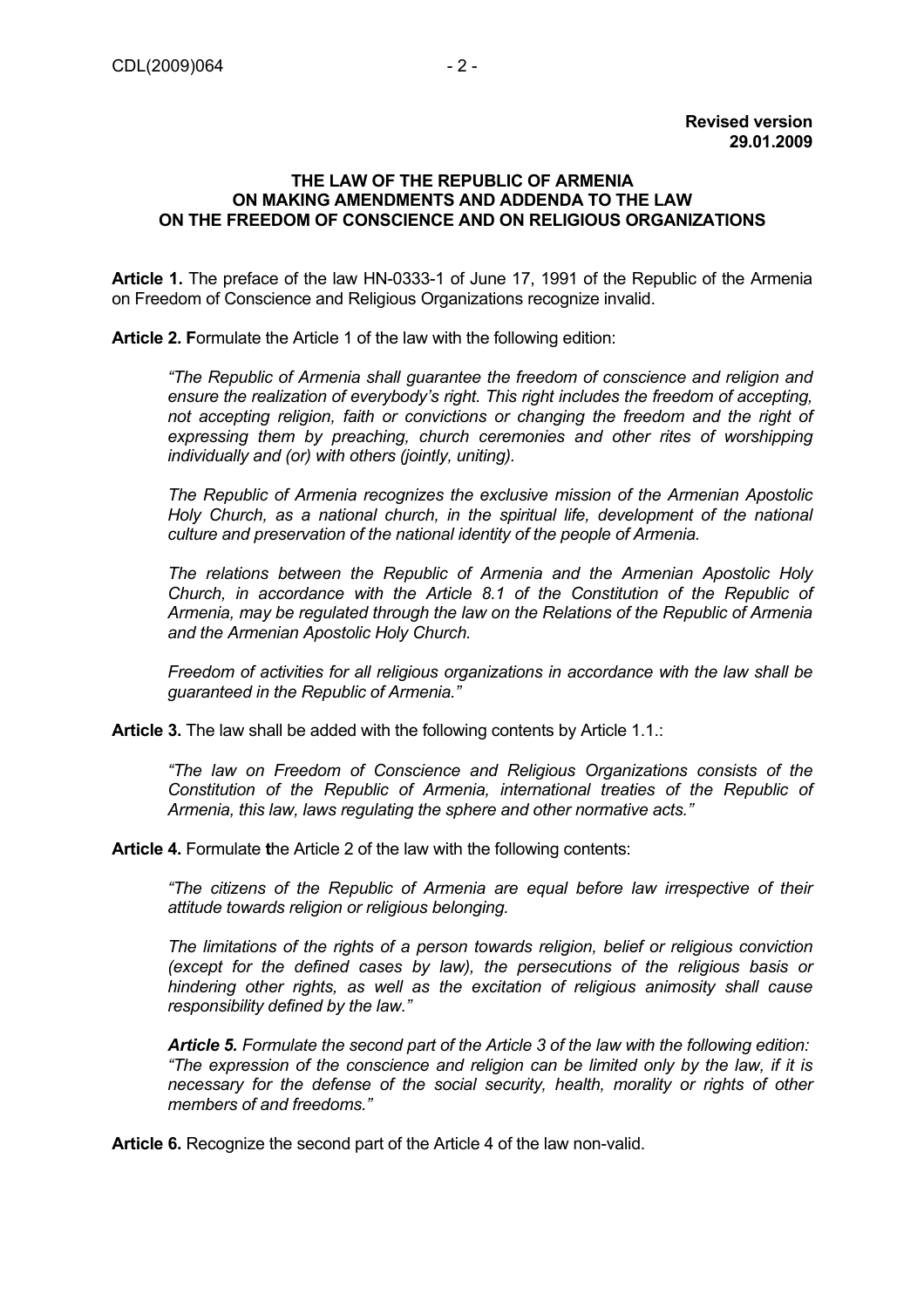**Article 7.** In the Article 5 of the law

a) Replace the number "200" with the number "500"in the item "e" of the first part.

b) add with the following contents the item "f"

c) in the event of Christian belief they shall believe in Jesus Christ as God and Saviour and accept the Holy Trinity."

Article 8. In the 2<sup>nd</sup> paragraph of the Article 6 of the law after the word "apostolic" add the word "holy."

**Article 9.** Formulate **t**he Article 8 of the law with the following edition:

*"Proselytism is forbidden in the territory of the Republic of Armenia. Proselytism is considered the preaching influence towards the citizens having other religious or belief views or not having them, during which:* 

- *a) material encouragement is proposed or provided,*
- *b) physical or psychological pressure or compulsion is exerted,*
- *c) hatred to other religious organizations, to their faith and activity is formed,*
- *d) expression of offences is applied towards other persons or religion,*

*e) the person is prosecuted double or more times in his/her flat, work, in the resting or other places, as well as by telephone talk without his/her wish or request"* 

**Article 10.** In the Article 10 of the law after the word 'apostolic" add the word "holy."

**Article 11.** The Article 11 of the law add with the following contents with the  $2^{nd}$  part:

*"It is forbidden without consent of the registered and the given functioning religious organization to make use the pictures and names, the saints' names and pictures of the religious mystery, religious buildings (irrespective of the property form) in the goods and service marks, company names or signs, advertisement, except for the social advertisement by the defined order of the law. Those relations can be regulated on the contractual basis.* 

*The provisions of the 2nd part of this article shall not be spread towards the artistic works of the physical persons and the objects having copyright towards them."* 

**Article 12.** In the Article 14 of the law:

a) remove the words "the community or" of the  $1<sup>st</sup>$  part, and replace the words 'b'-'e' sub-items with the words "in the first part, except for the 'a' item words:

b) replace the word "ten" of the 2<sup>nd</sup> part with the word "thirty."

**Article 13.** In the Article 17 of the law

a) at the end of the "b" and "c" items of the  $1<sup>st</sup>$  part add the words ", except for the cases defined by law."

b) In the  $2^{nd}$  and  $3^{rd}$  parts formulate the words "Armenian Apostolic Church" or its forms of cases with the words "Armenian Apostolic Holy Church" or its forms of cases.

**Article 14.** The Article 18 of the law after the word "the state" add the words "except the cases defined by the law" words.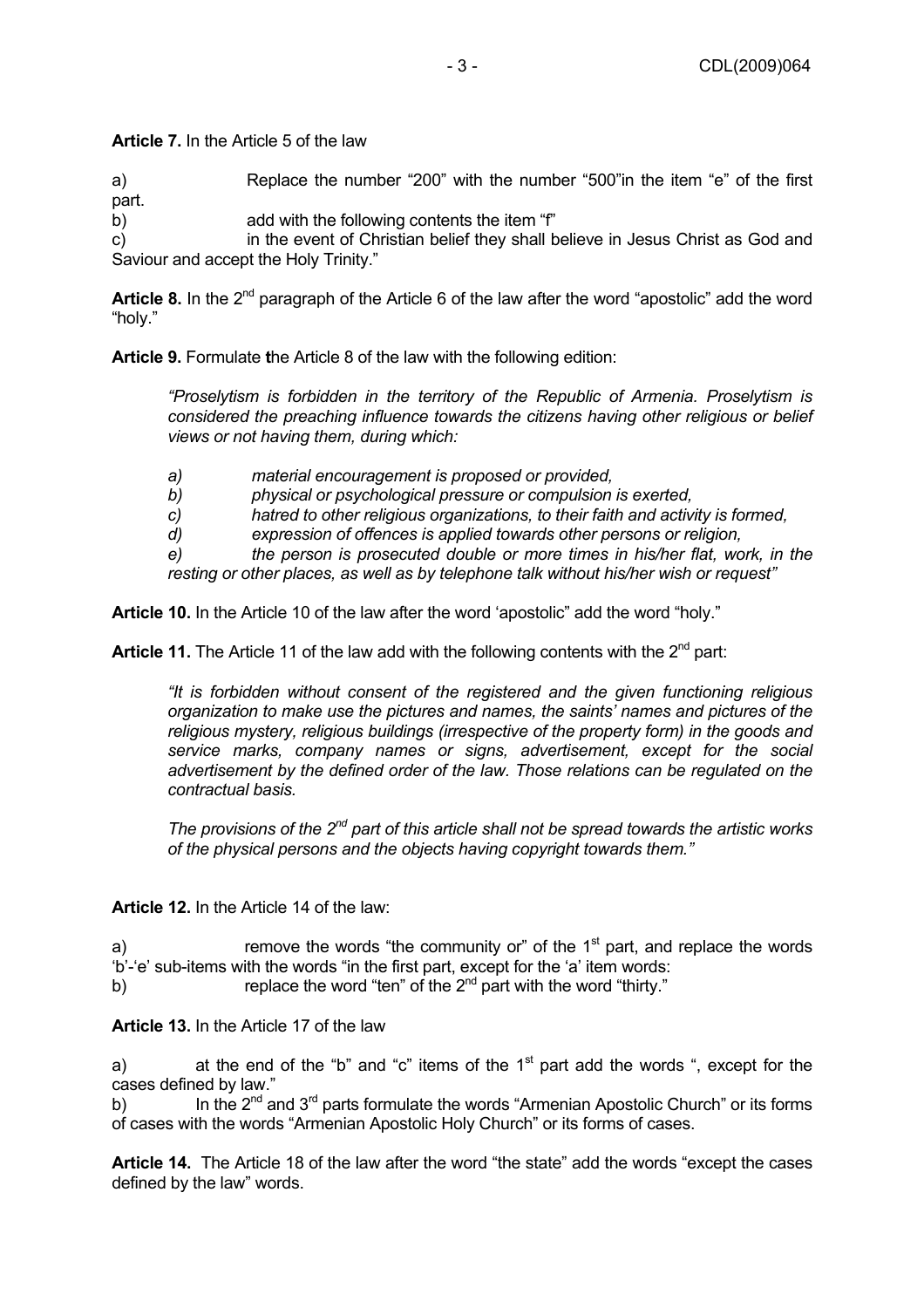**Article 15.** The second part of the Article 19 of the law formulate with the following edition:

*"In the territory of the Republic of Armenia the activity of the religious organizations, which they carry out or try to carry out control of the personal life, awareness, health and property of the members, is banned."* 

**Article 16.** The Article 23 of the law

a) in the item the words "registers the statutes of the religious organization" replace with the words "in accordance with the Article 14 of this law gives experts' conclusion:

b) the second part of the Article 23 recognize invalid.

**Article 17.** This law comes into force from the thirtieth day following the official publication.

**Article 18.** The religious organizations, which are registered after coming into force of this law and not corresponding to the provisions of this law with their activity shall be re-registered during three months and correspond their activity with the provisions of this law.

The activity of the religious organizations, which are not registered in the defined cases in the 1<sup>st</sup> part of this article and in the terms, shall stop, if any other thing is not defined by the law.